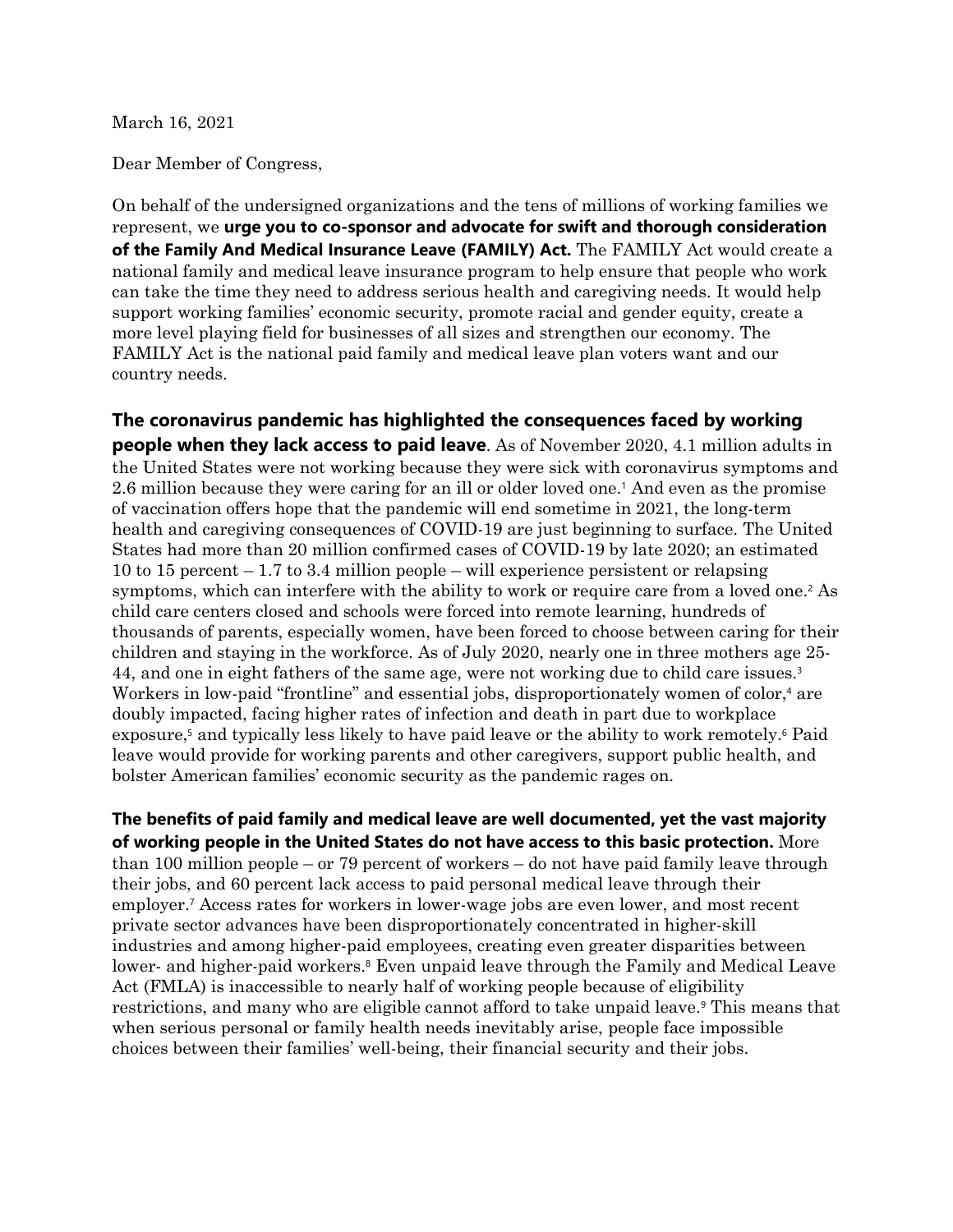**Women of color are especially harmed by the lack of paid leave.** Racial disparities are stark in meaningful access to leave: about 71 percent of Latinx workers, 67 percent of American Indian and Alaska Native workers, 61 percent of Black workers and 54 percent of Asian American and Pacific Islander workers are either not eligible for or cannot afford to take unpaid FMLA leave.<sup>10</sup> And even while women of color are so often key breadwinners for their families, <sup>11</sup> they continue to face punishing wage gaps: Asian American women are typically paid just 87 cents for every dollar paid to white, non-Hispanic men, Black women 63 cents, Native women 60 cents and Latinas just 55 cents.<sup>12</sup> The combination of inequities, including the racial wealth gap, and discrimination also means that families of color may be less able to withstand the financial hardship associated with a serious family or medical event and struggle more to recover their stability afterward.<sup>13</sup>

**The FAMILY Act would create a strong, inclusive national paid family and medical leave insurance program and set a nationwide paid leave baseline.** Employees would earn twothirds of their wages, up to a cap, for a limited period of time (up to 60 workdays, or 12 workweeks in a year) to address their own serious health issue, including pregnancy or childbirth; to deal with the serious health issue of a family member; to care for a new child; and for certain military caregiving and leave purposes. Employees, employers and selfemployed workers would fund both the benefits and the administrative costs of the program by contributing a small amount in each pay period to a self-sustaining fund, administered through a new Office of Paid Family and Medical Leave. Eligibility rules would allow younger, part-time, low-wage and contingent workers to contribute and benefit, regardless of their employer's size or their length of time on the job.

**The FAMILY Act builds on successful state programs.** In fact, nearly all state programs now go beyond the FAMILY Act in several important ways, providing data and lessons that Congress should consider. California has had a paid family and medical leave insurance program in place since 2004, New Jersey since 2009, Rhode Island since 2014, New York since 2018,Washington since January 2020 and the District of Columbia since July 2020. A strong new program will take effect in Massachusetts in 2021. And momentum continues to grow: Connecticut and Oregon passed paid leave laws in 2019, and voters in Colorado passed a paid leave program by ballot initiative in November 2020. Evidence from the existing state programs shows their value and affordability; all are financially sound and self-sustaining, and each state that has paid leave in place has or is exploring ways to make it even more accessible to people who need family leave. <sup>14</sup> Analyses of California's law show that both employers and employees benefit from the program.<sup>15</sup> In New Jersey, the program's costs have been lower than expected and public attitudes toward the program are favorable.<sup>16</sup> Early research on Rhode Island's program found positive effects for new parents, and a majority of small- and medium-sized employers were in favor of the program one year after it took effect. <sup>17</sup> Paid leave programs also helped states quickly address health and caregiving needs in the early stages of the pandemic.<sup>18</sup>

**The FAMILY Act would address the range of care needs people face, including the growing need to provide elder care.** Changing demographics mean more adults will need elder care and the number of potential family caregivers is shrinking: For every person age 80 and older, the number of potential family caregivers will fall from about seven in 2010 to four by 2030, and then to less than three by 2050.<sup>19</sup> It is also important to note that about threequarters of people who take family or medical leave each year do so for reasons other than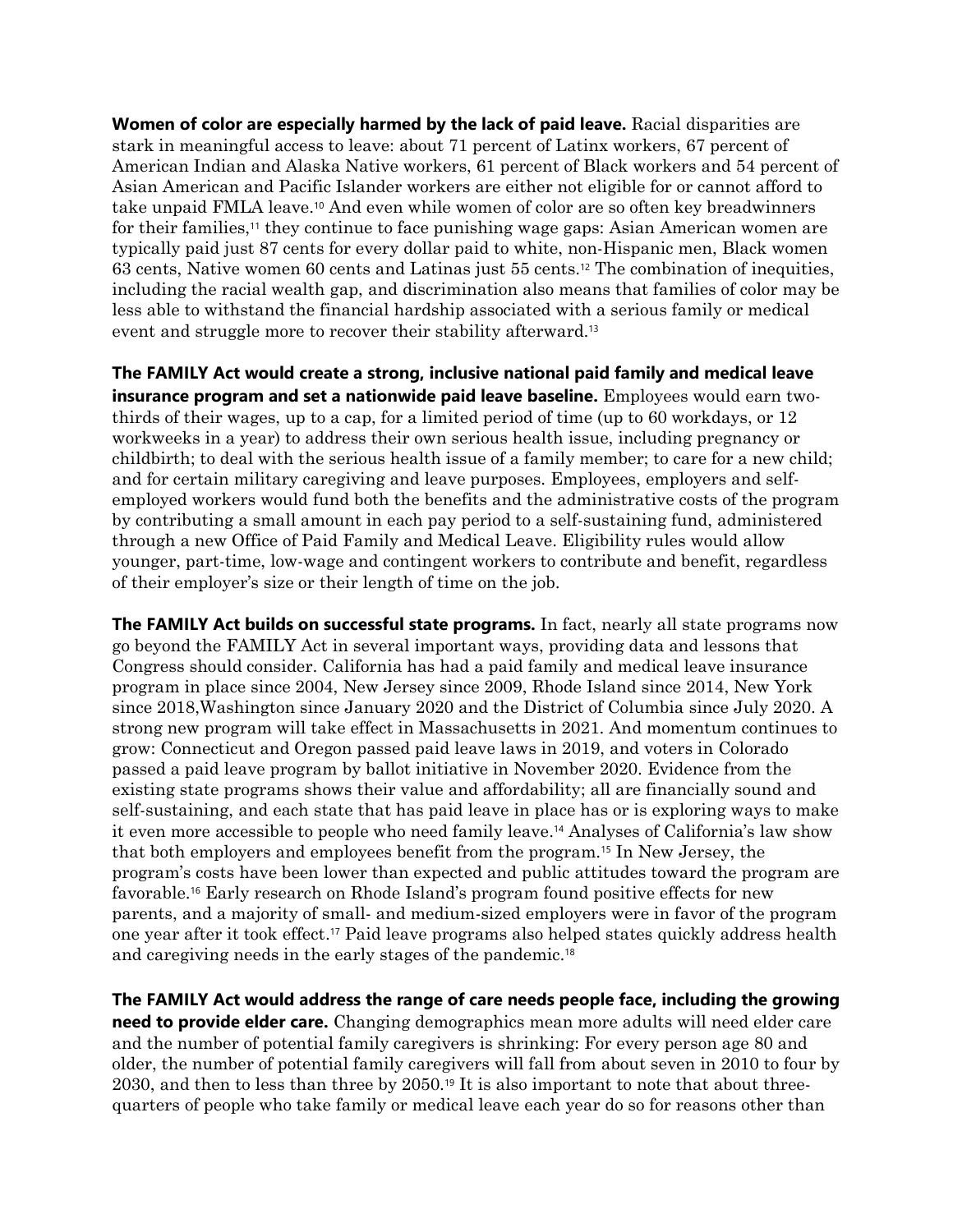maternity or paternity care. They take leave to care for family members with serious illnesses, injuries or disabilities or for their own serious health issue.<sup>20</sup> The majority of parents, adult children and spouses who provide care for ill family members or family members with disabilities also have paying jobs, and on average work more than 30 hours per week while also managing their caregiving responsibilities. <sup>21</sup> The majority of military caregivers – and more than three-quarters of caregivers for post-9/11 wounded warriors – are also in the labor force.<sup>22</sup>

# **The FAMILY Act would support improved health outcomes and could lower health care**

**costs.** New mothers who take paid leave are more likely to take the amount of time away from work recommended by doctors,<sup>23</sup> and their children are more likely to be breastfed, receive medical check-ups and get critical immunizations.<sup>24</sup> When children are seriously ill, the presence of a parent shortens a child's hospital stay by 31 percent; <sup>25</sup> active parental involvement in a child's hospital care may head off future health problems, especially for children with chronic health conditions, <sup>26</sup> and thus reduce costs. Paid leave also lets people support older family members with serious health conditions, helping them fulfill treatment plans, manage their care, and avoid complications and hospital readmissions.<sup>27</sup> Early research has found that California's paid leave program reduced nursing home utilization. <sup>28</sup> And, for the millions of families in communities that are struggling with opioid and other substance use disorders, paid leave supports family caregivers, who play a key role in care and recovery by helping loved ones with health care arrangements and treatment. 29

# **The FAMILY Act also would strengthen large and small businesses and support**

**entrepreneurs.** Paid leave reduces turnover costs – typically about one-fifth of an employee's salary<sup>30</sup> – and increases employee loyalty. In California, nine out of 10 businesses surveyed reported positive effects or no impacts on profitability and productivity after the state's paid leave program went into effect. <sup>31</sup> Small businesses reported even more positive or neutral outcomes than larger businesses.<sup>32</sup> Small business owners from across the nation expect that the FAMILY Act model would help level the playing field with large corporations, improve worker retention, productivity and morale, and help protect their economic security if an accident or medical emergency occurs. <sup>33</sup> This is part of the reason that 70 percent of small businesses surveyed nationwide support the FAMILY Act approach of shared payroll deductions.<sup>34</sup> By including self-employed people, the FAMILY Act would also help entrepreneurs balance the risks of starting a new business with the need to ensure their families' health and security.

## **National paid family and medical leave has broad support from voters across party lines.**

Nearly eight in ten 2020 voters support a permanent paid family and medical leave policy, including 67 percent of Republicans, 77 percent of independents and 93 percent of Democrats.<sup>35</sup> In a survey about voters' preferences for a national paid leave program, participants ranked the FAMILY Act model as their top choice, across party lines. And when asked how much they would be willing to contribute toward a paid leave fund, seven in 10 voters said they would be willing to contribute one percent of their wages, or one cent for every dollar earned, which is more than the FAMILY Act is projected to cost.<sup>36</sup> Additional qualitative research shows voters prefer a national plan that covers all family relationships and includes employment protections.37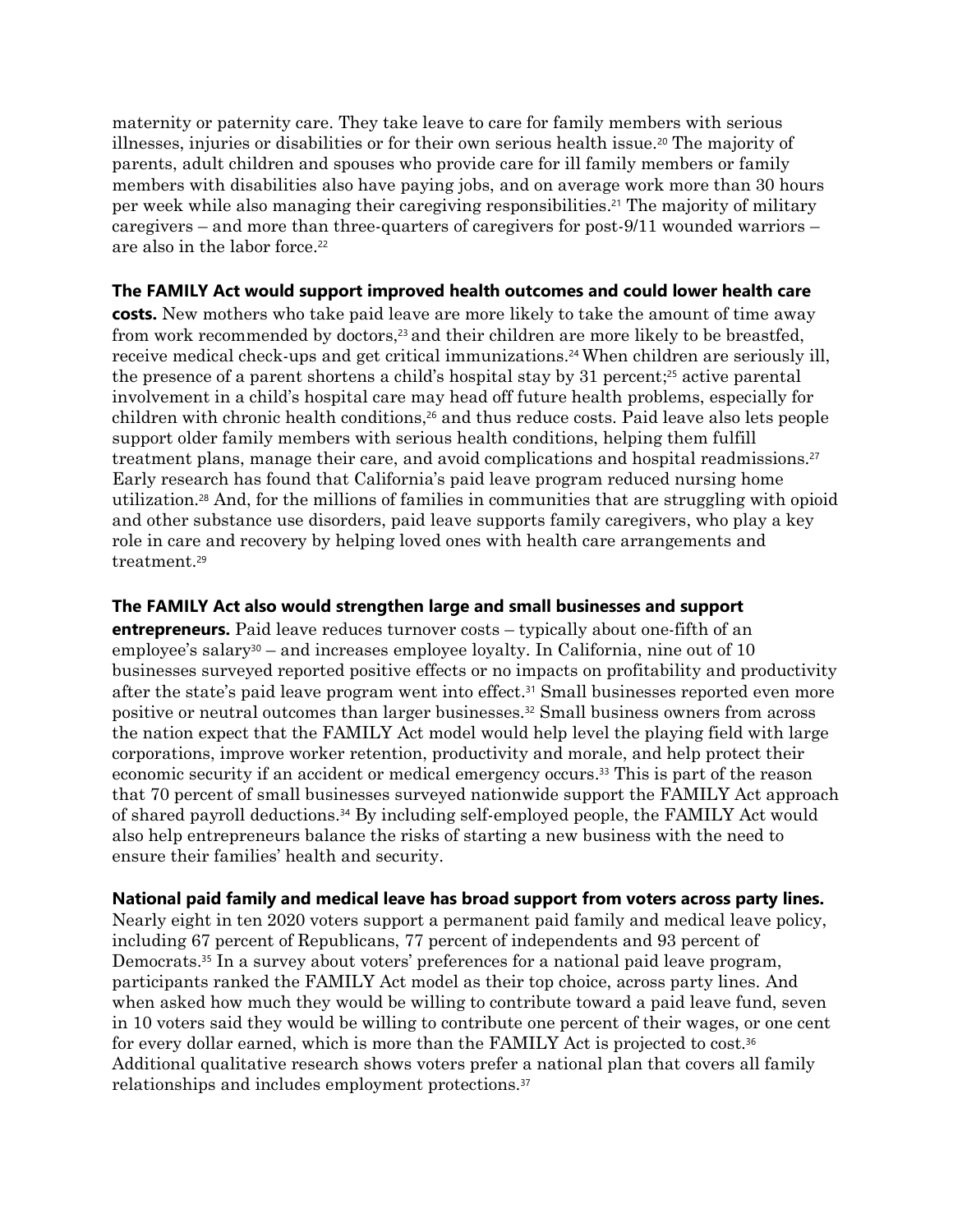**Working families need a nationwide paid family and medical leave standard that is comprehensive, inclusive, and sustainable.** 

**The FAMILY Act is the only national paid family and medical leave proposal that reflects what most people in the United States need.** We urge you to co-sponsor this essential legislation today, to push for swift and thorough consideration that surfaces the best practices and lessons learned from state policies, and to reject inadequate proposals that would fail to meet the needs of the nation's workforce, families or businesses – and that would do more harm than good.

Sincerely,

## **National**

1,000 Days Abriendo Puertas/Opening Doors ADAP Advocacy Association All Our Kin American Academy of Pediatrics American Association of University Women (AAUW) American Civil Liberties Union American Psychiatric Association, Women's Caucus American Public Health Association American Society on Aging Association of Flight Attendants-CWA Association of University Centers on Disabilities (AUCD) Association of Women's Health, Obstetric and Neonatal Nurses Autistic Self Advocacy Network Autism Society of America Baby Cafe USA Bread for the World Breastfeeding Family Friendly Communities Caring Across Generations Catholics for Choice Center for Economic and Policy Research Center for Law and Social Policy (CLASP) Child Care Aware® of America Church World Service Coalition on Human Needs Community Access National Network (CANN) Congregation of Our Lady of Charity of the Good Shepherd, U.S. Provinces Demos Family Equality Family Values @ Work First Focus Campaign for Children Forum for Youth Investment Friends Committee on National Legislation Futures Without Violence HealthConnect One HEAR US Inc.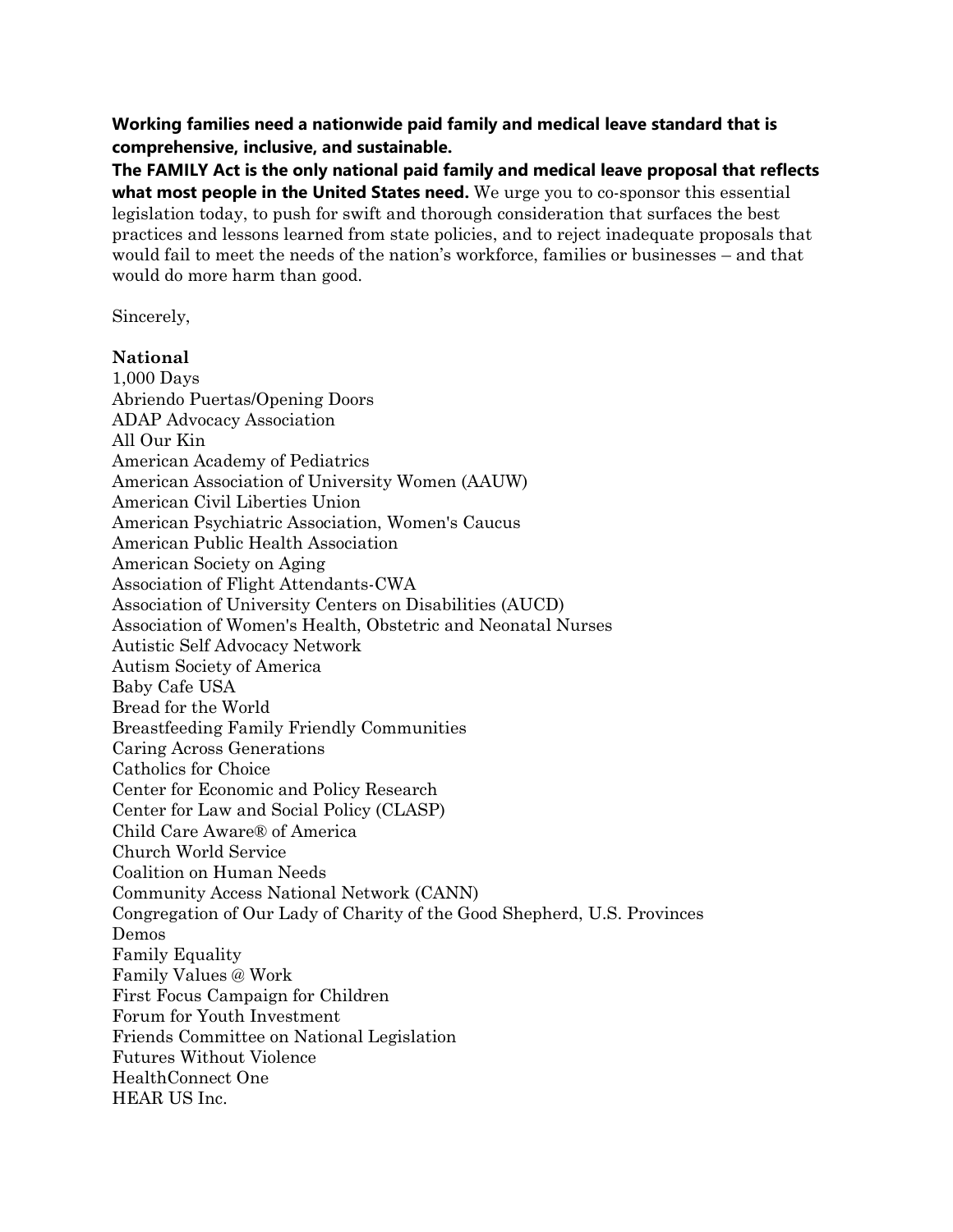Hispanic Federation ICNA Council for Social Justice Justice for Migrant Women Lactation Education Resources La Leche League USA Legal Momentum, The Women's Legal Defense and Education Fund Main Street Alliance March of Dimes Muslim Public Affairs Council (MPAC) NAACP NARAL Pro-Choice America National Advocacy Center of the Sisters of the Good Shepherd National Association for Children's Behavioral Health National Association for Rural Mental Health (NARMH) National Association of Councils on Developmental Disabilities National Association of County Behavioral Health & Developmental Disability Directors National Association of Social Workers National Association of State Head Injury Administrators National Center for Lesbian Rights National Center for Transgender Equality National Coalition for the Homeless National Council of Jewish Women National Education Association National Organization for Women National Employment Law Project National Employment Lawyers Association National Health Law Program National Multiple Sclerosis Society National Network to End Domestic Violence National Partnership for Women & Families National Rural Social Work Caucus National WIC Association National Women's Law Center NETWORK Lobby for Catholic Social Justice Paid Leave for All Parents as Teachers Partnership for America's Children People For the American Way PL+US: Paid Leave for the United States Progressive Democrats of America Religious Coalition for Reproductive Choice RESULTS Service Employees International Union Shriver Center on Poverty Law SisterSong: National Women of Color Reproductive Justice Collective SPLC Action Fund Start Early The Coalition of Labor Union Women The Gerontological Society of America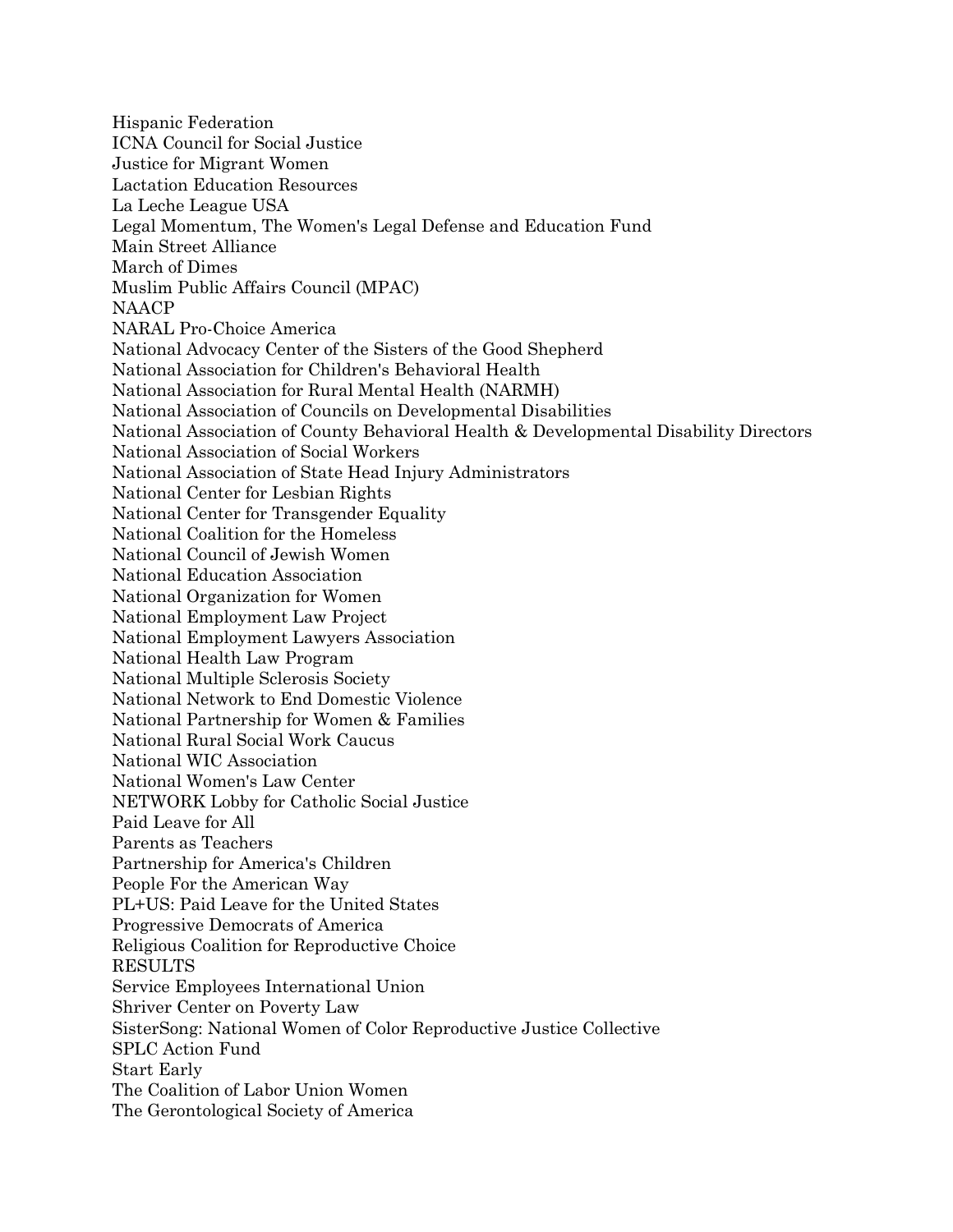The National Domestic Violence Hotline The United Methodist Church - General Board of Church and Society TIME'S UP Union for Reform Judaism United Church of Christ; Justice and Witness Ministries United for Respect U.S. Breastfeeding Committee U.S. Women's Chamber of Commerce Voices for Progress We All Rise Women of Reform Judaism Women's Media Center YWCA USA ZERO TO THREE

## **Alabama**

AIDS Alabama Alabama Breastfeeding Committee Greater Birmingham Chapter of the National Organization of Women

## **Arizona**

Poder Latinx Arizona United Food and Commercial Workers Local 99

### **Arkansas**

Arkansas Advocates for Children and Families

## **California**

All-Options AnitaB.org Association of California Caregiver Resource Centers Breastfeed L.A. California Breastfeeding Coalition California Child Care Resource & Referral Network California National Organization for Women California Partnership to End Domestic Violence California Work & Family Coalition Child Care Law Center Consumer Action Contra Costa NOW Disability Rights Legal Center Food Empowerment Project Friends Committee on Legislation of California Helpr Human Impact Partners Jewish Center for Justice Legal Aid at Work Los Angeles Valley College Mutual Housing California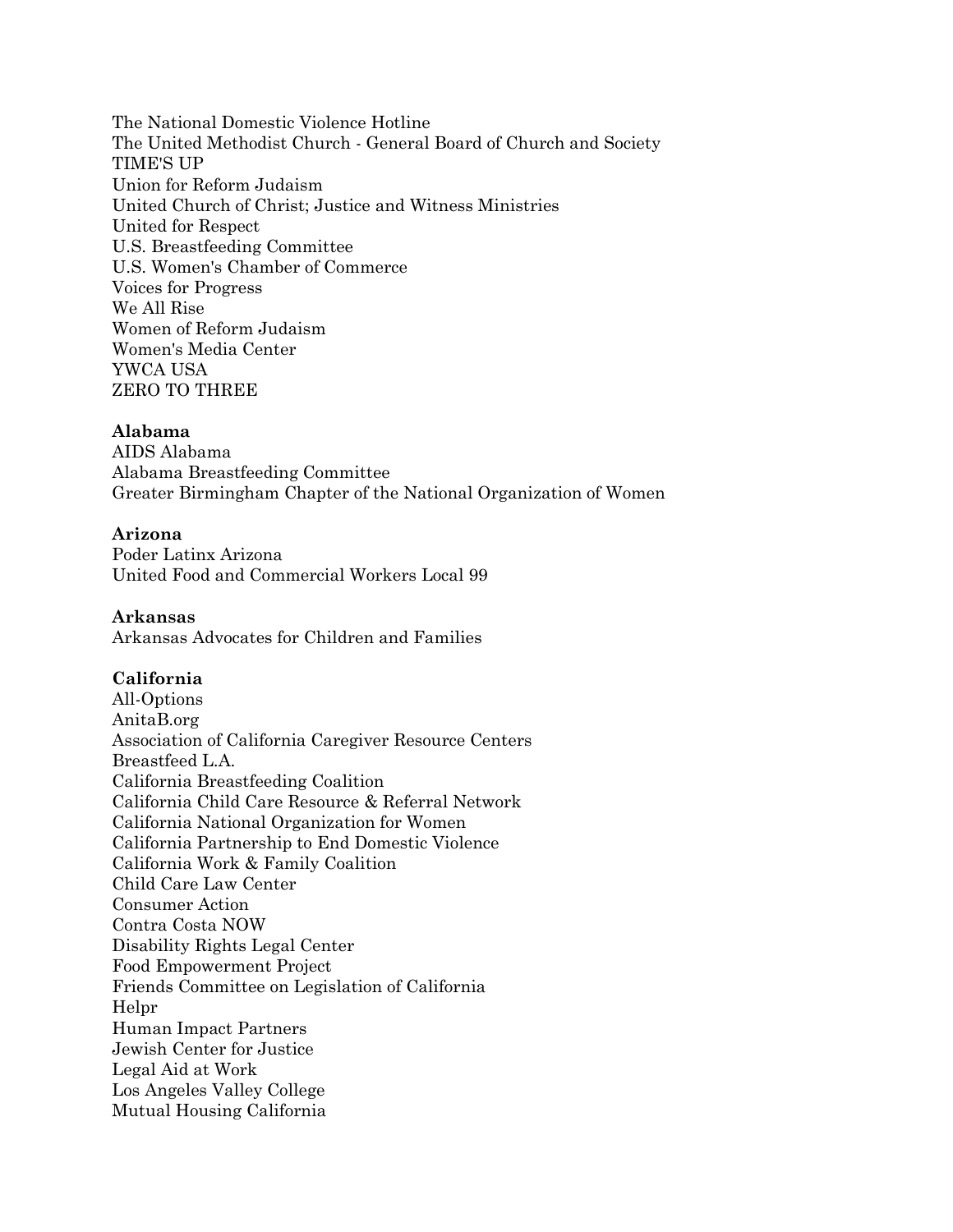National Association of Social Workers, California Chapter National Council of Jewish Women LA Orange County Equity Coalition Public Counsel Restaurant Opportunities Center of the Bay San Diego Volunteer Lawyer Program, Inc. SaverLife Teen Success, Inc. Women for Orange County Working Partnerships USA YWCA Berkeley/Oakland

## **Colorado**

Colorado Lactation Consultant Association Colorado Organization for Latina Opportunity and Reproductive Rights (COLOR) YWCA Boulder County

## **Connecticut**

Connecticut Women's Education and Legal Fund (CWEALF) Fairfield County's Community Foundation YWCA Greenwich YWCA-New Britain

## **District of Columbia**

Church World Service Jews United for Justice National Council of Churches Public Advocacy for Kids (PAK) Redstone Center for Prevention and Wellness RESULTS DC/MD Trust for America's Health YWCA National Capital Area

### **Florida**

Central Florida Behavioral Health Network Florida Alliance of CDCs, Inc. Florida Black Women's Roundtable Florida National Organization for Women Education Fund Florida Rising Pinellas County NOW (National Organization for Women) Poder Latinx Progress Florida YWCA South Florida

**Georgia** 9to5 Georgia

**Hawai'i** Hawaii Children's Action Network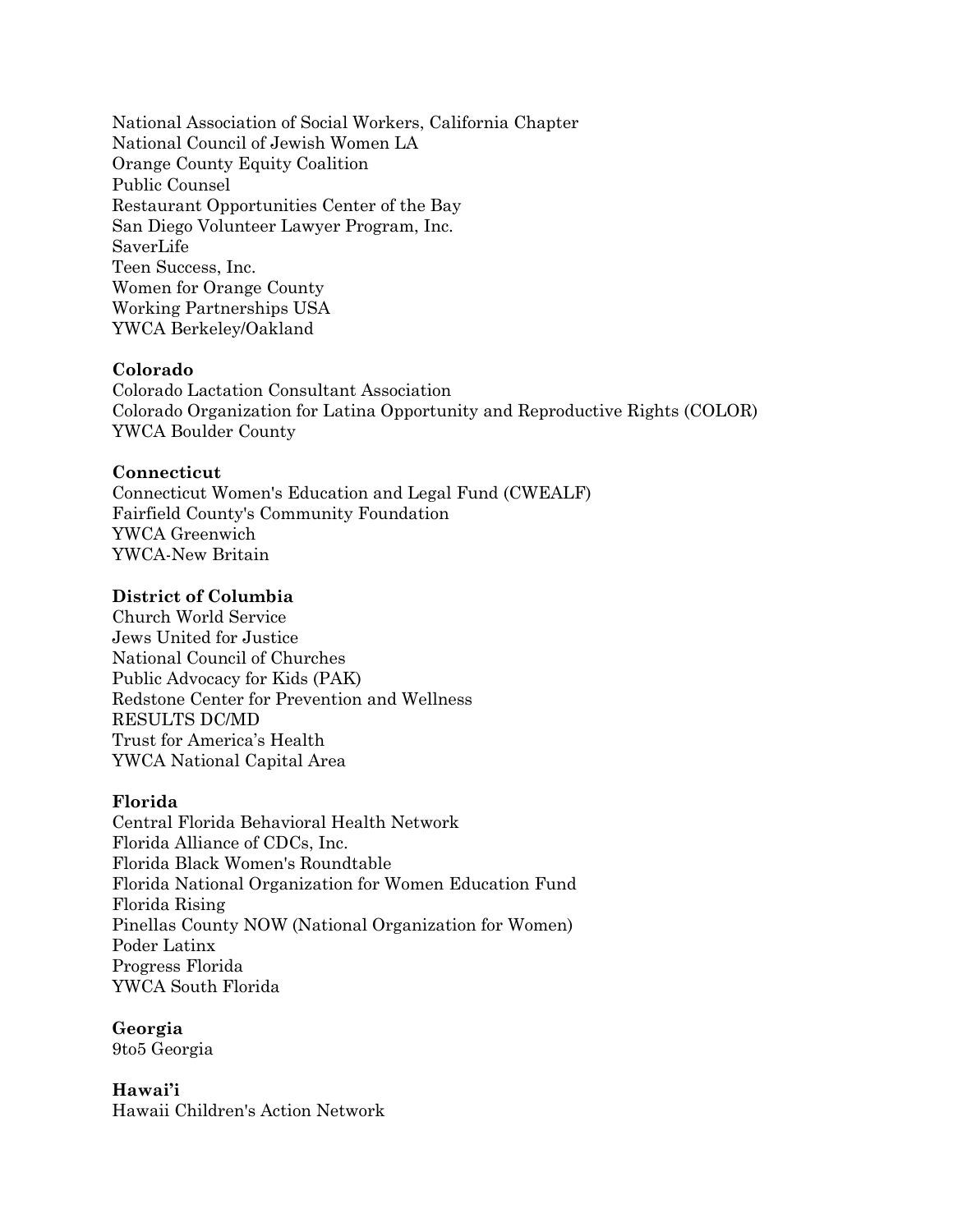YWCA Oahu YWCA of Kauai

## **Illinois**

Beyond Hunger Community Organizing and Family Issues (COFI) / POWER-PAC IL HealthConnect One Illinois NOW New Moms Provincial Council Clerics of St. Viator Women Employed YWCA Elgin YWCA Evanston North Shore YWCA Evanston North Shore YWCA Kankakee YWCA McLean County YWCA Metropolitan Chicago YWCA Northwestern Illinois YWCA of the Metro East YWCA of the University of Illinois YWCA Southwestern Illinois

## **Indiana**

American Association of University Women Indianapolis (AAUW Indianapolis) Indiana Association of Area Agencies on Aging Indiana Institute for Working Families Indiana National Organization for Women LifeTime Resources, Inc. MCCOY (Marion County Commission on Youth) Monroe County NOW Women4Change Indiana YWCA Central Indiana YWCA of Northwest Indiana

## **Iowa**

Iowa National Organization for Women

### **Kansas**

Dominican Sisters Ministry of Presence Kansas Action for Children Kansas Breastfeeding Coalition YWCA Northeast Kansas

### **Kentucky**

National Association of Social Workers - Kentucky Chapter.

## **Louisiana**

Louisiana Breastfeeding Coalition National Association of Social Workers - Louisiana Chapter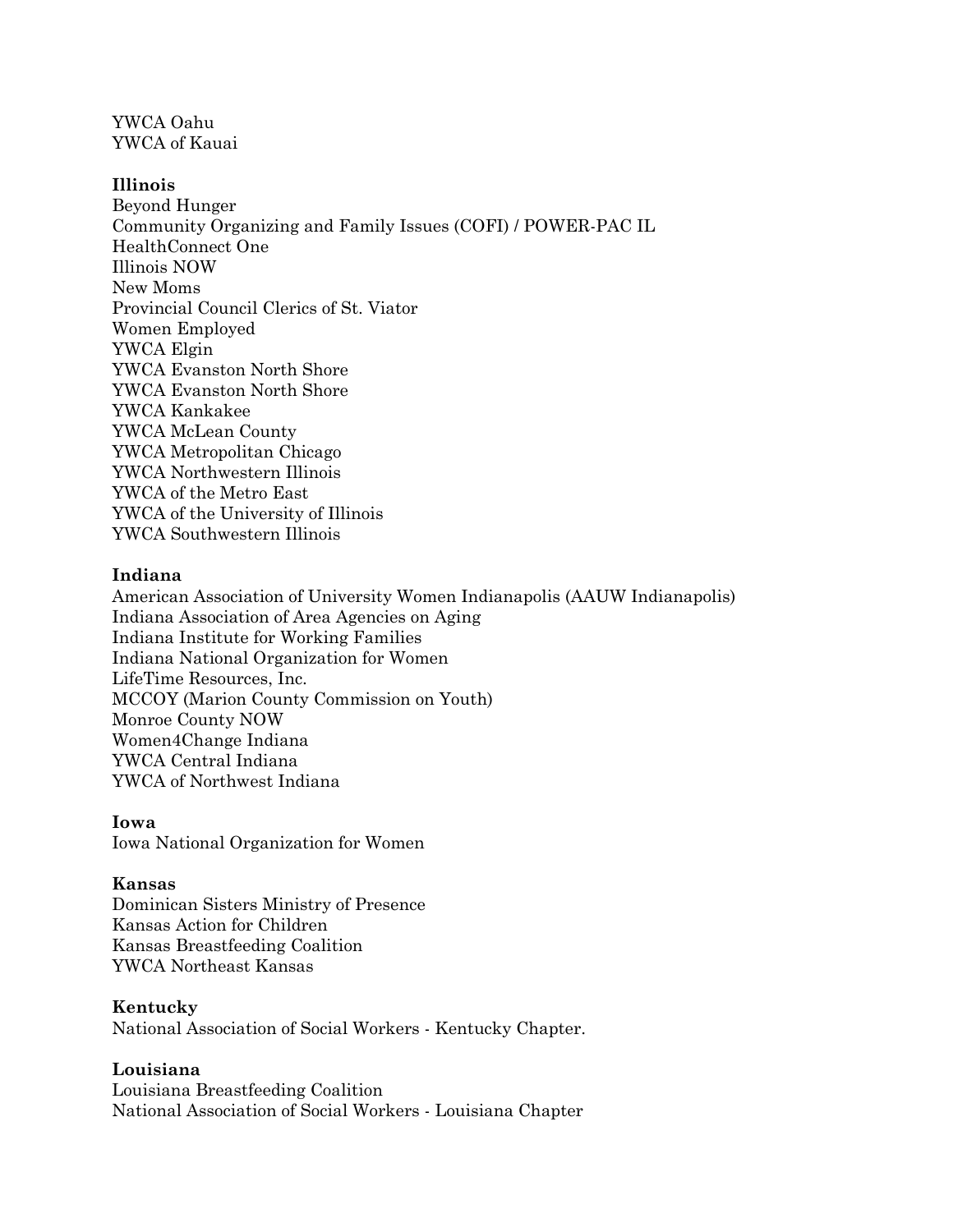## **Maine**

Alzheimer's Association, Maine Chapter Maine Coalition to End Domestic Violence Maine Council on Aging Maine Women's Lobby Education Fund National Association of Social Workers, Maine Chapter Paid Leave for ME Planned Parenthood of Northern New England

# **Maryland**

Public Justice Center

## **Massachusetts**

Jewish Alliance for Law and Social Action Southeastern Massachusetts Unitarian Universalist Association YWCA Cambridge YWCA Cambridge YWCA Southeastern Massachusetts

## **Michigan**

Detroit Disability Power Michigan League for Public Policy Michigan Unitarian Universalist Social Justice Network (MUUSJN) Mothering Justice National Council of Gray Panthers Networks Oakland Forward

## **Minnesota**

ISAIAH (MN) TakeAction Minnesota YWCA Mankato YWCA Minneapolis YWCA St. Paul

### **Mississippi**

Every Mother, Inc. National Organization for Women of Mississippi

### **Missouri** Healthy Nourishment, LLC National Organization for Women, Columbia Area

### **Montana**

Lactation Associates of Montana Montana Women Vote

## **Nebraska**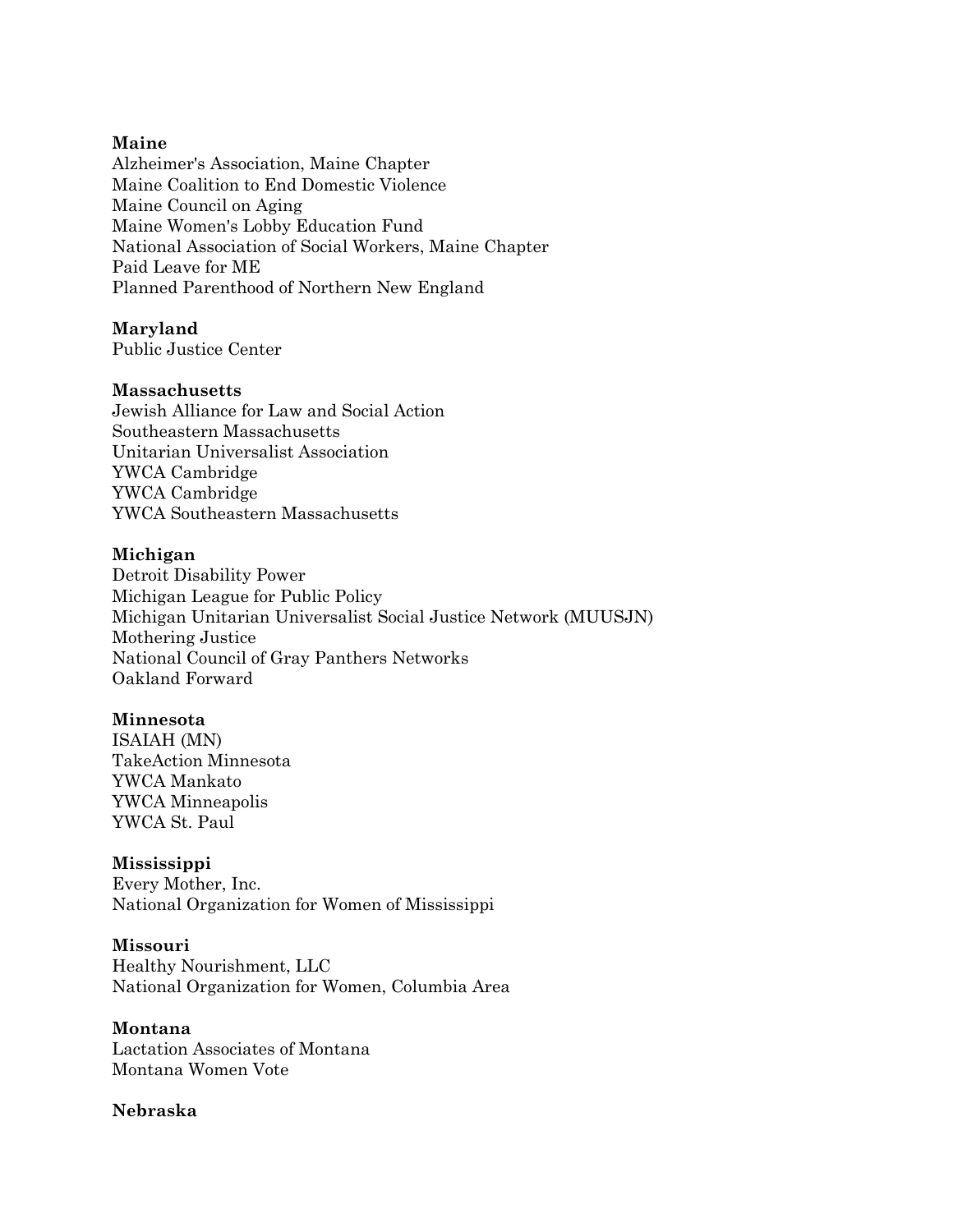ACLU of Nebraska Inclusive Communities Nebraska Appleseed Voices for Children in Nebraska YWCA Lincoln YWCA of Grand Island

## **Nevada**

Progressive Leadership Alliance of Nevada

### **New Hampshire**

Campaign for a Family Friendly Economy, NH YWCA New Hampshire

### **New Jersey**

Family Voices NJ New Jersey Citizen Action NJ State Industrial Union Council NJ Time to Care Coalition Office of Peace, Justice, and Ecological Integrity, Sisters of Charity of Saint Elizabeth SPAN Parent Advocacy Network YWCA Northern New Jersey

### **New Mexico**

Native Women Lead Southwest Women's Law Center

## **New York**

Claire Heureuse Community Center, Inc. ideas42 National Equality Action Team (NEAT) SparkAction The New York Women's Foundation YWCA Binghamton and Broome County YWCA Mohawk Valley YWCA White Plains & Central Westchester

## **North Carolina**

Breastfeed Durham Breastfeed Orange NC Child Care Services Association Children First/Communities In Schools of Buncombe Equality North Carolina National Association of Social Workers North Carolina NC Early Education Coalition NC Justice Center North Carolina Council of Churches RESULTS Raleigh Think BabiesTM NC Alliance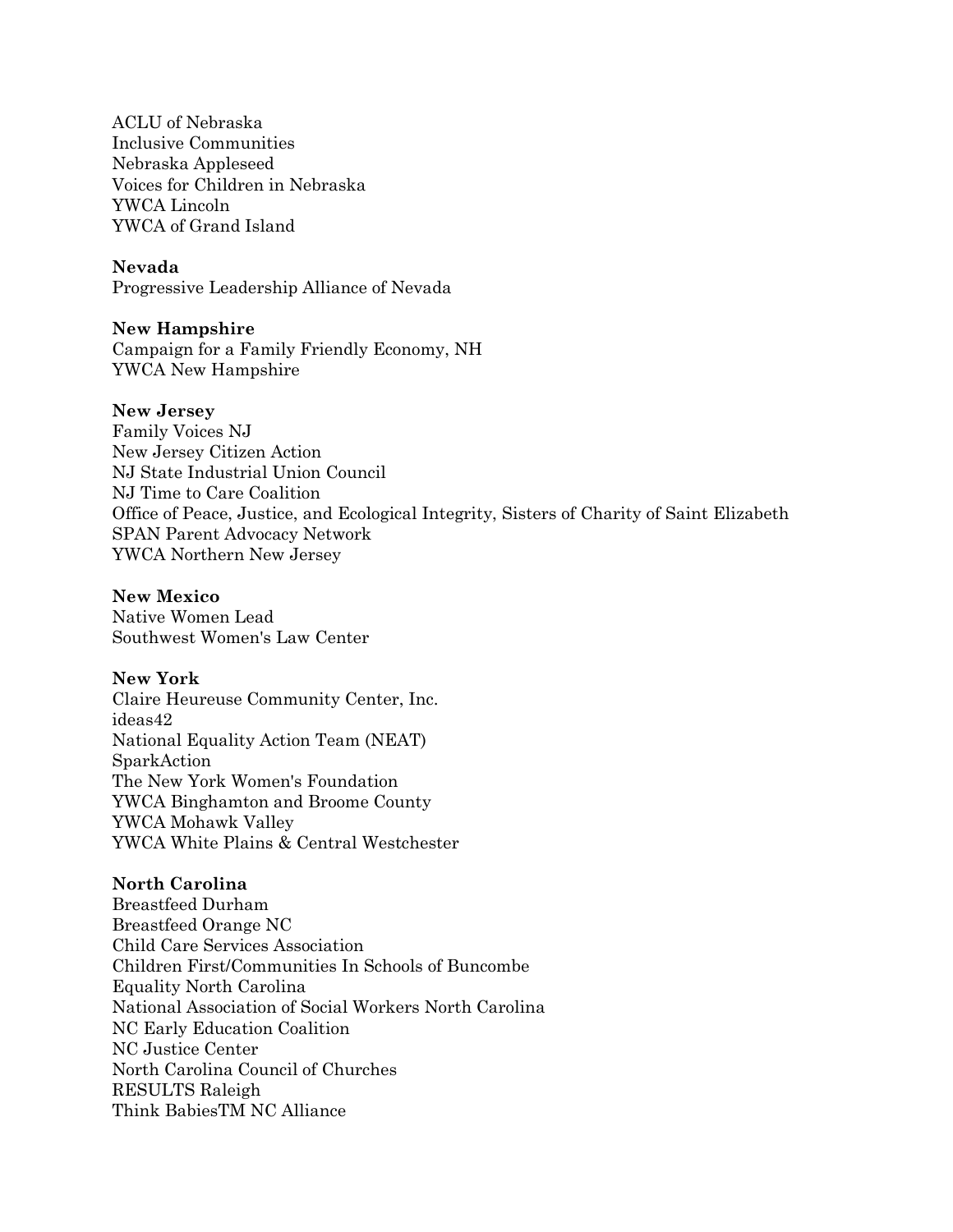TriadNOW YWCA Central Carolinas YWCA of the Lower Cape Fear

### **Ohio**

Children's Defense Fund-Ohio National Coalition of 100 Black Women, Inc., Central Ohio Chapter National Council of Jewish Women Cleveland Ohio Domestic Violence Network Ohio Federation of Teachers The Ohio Women's Public Policy Network The Women's Fund of Central Ohio Universal Health Care Action Network of Ohio Women's Fund of the Greater Cincinnati Foundation YWCA Canton YWCA Dayton YWCA Greater Cincinnati YWCA Greater Cleveland YWCA Mahoning Valley YWCA of Northwest Ohio

### **Oregon**

Cascade AIDS Project National Organization for Women, Oregon Our Children Oregon ROSE Community Development

#### **Pennsylvania**

Coalition for Low Income Pennsylvanians First Up; Champions for Early Education Just Harvest Pennsylvania Council of Churches Sisters of Saint Joseph Unitarian Universalist Justice PA United Steelworkers Local 3657 Women and Girls Foundation of Southwest PA Women's Law Project YWCA Allentown YWCA Butler YWCA Hanover YWCA Lancaster YWCA Tri-County Area

#### **Rhode Island**

Economic Progress Institute Rhode Island Chapter of the National Organization for Women Rhode Island Coalition for the Homeless Rhode Island KIDS COUNT The Womxn Project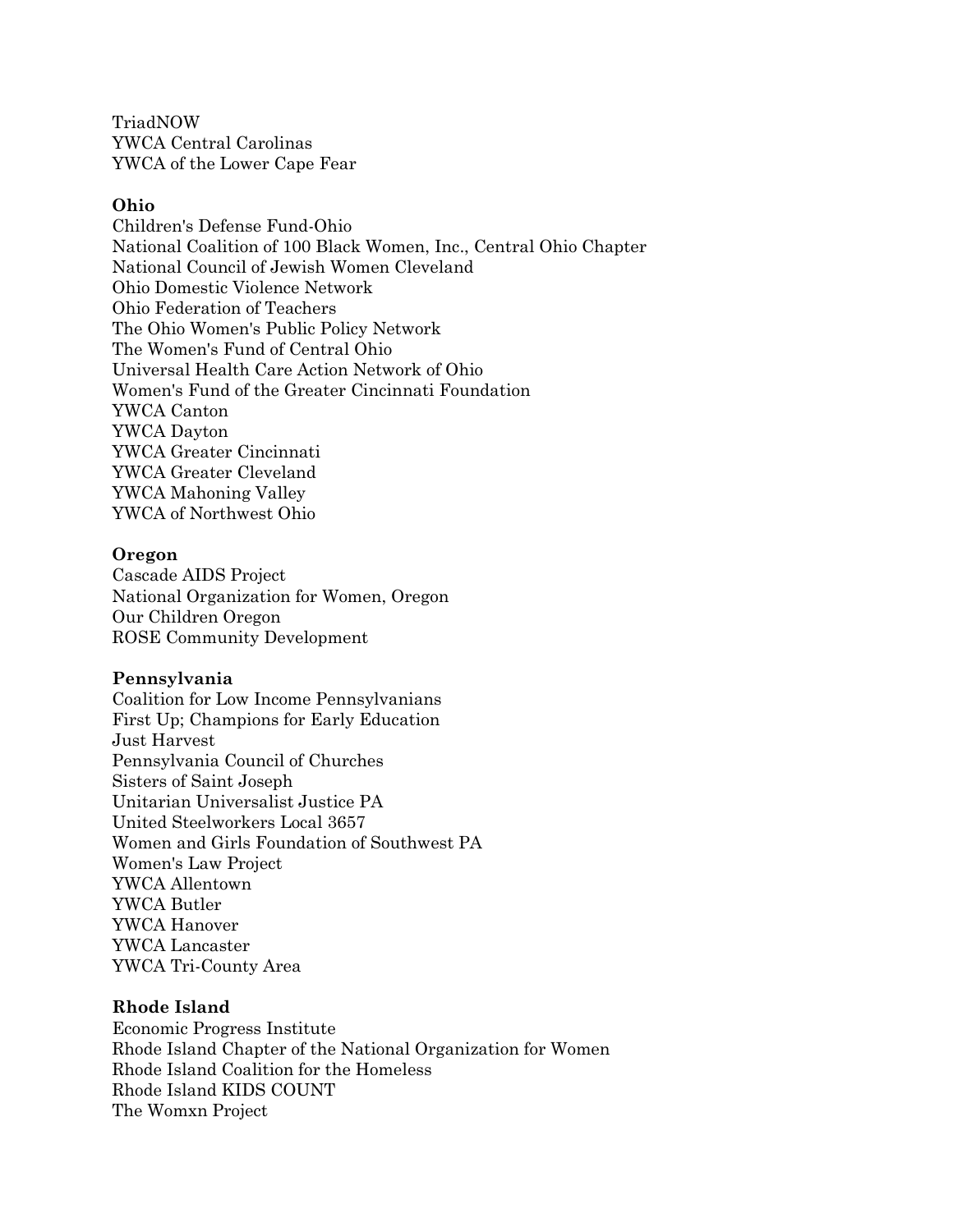Women's Fund of Rhode Island

#### **South Carolina**

Women's Rights and Empowerment Network YWCA Greater Charleston

#### **Tennessee**

SocioEnergetics Foundation

### **Texas**

Children's Defense Fund - Texas Every Texan Texas State National Organization for Women (NOW) YWCA Greater Austin

## **Vermont**

Main Street Alliance of Vermont

## **Virginia**

Blue Star Families Church World Service Maternal Mental Health Leadership alliance National Military Family Association National Respite Coalition Social Action Linking Together (SALT) Virginia Chapter, National Organization for Women Virginia Organizing YWCA of Central Virginia YWCA South Hampton Roads

### **Washington**

Economic Opportunity Institute Northwest Harvest YWCA Kitsap County YWCA Pierce County YWCA Yakima

### **West Virginia**

National Association of Social Workers West Virginia Chapter Rise Up WV West Virginians for Affordable Health Care WV Citizen Action WV FREE

## **Wisconsin** 9to5 Mid-Day Women's Alliance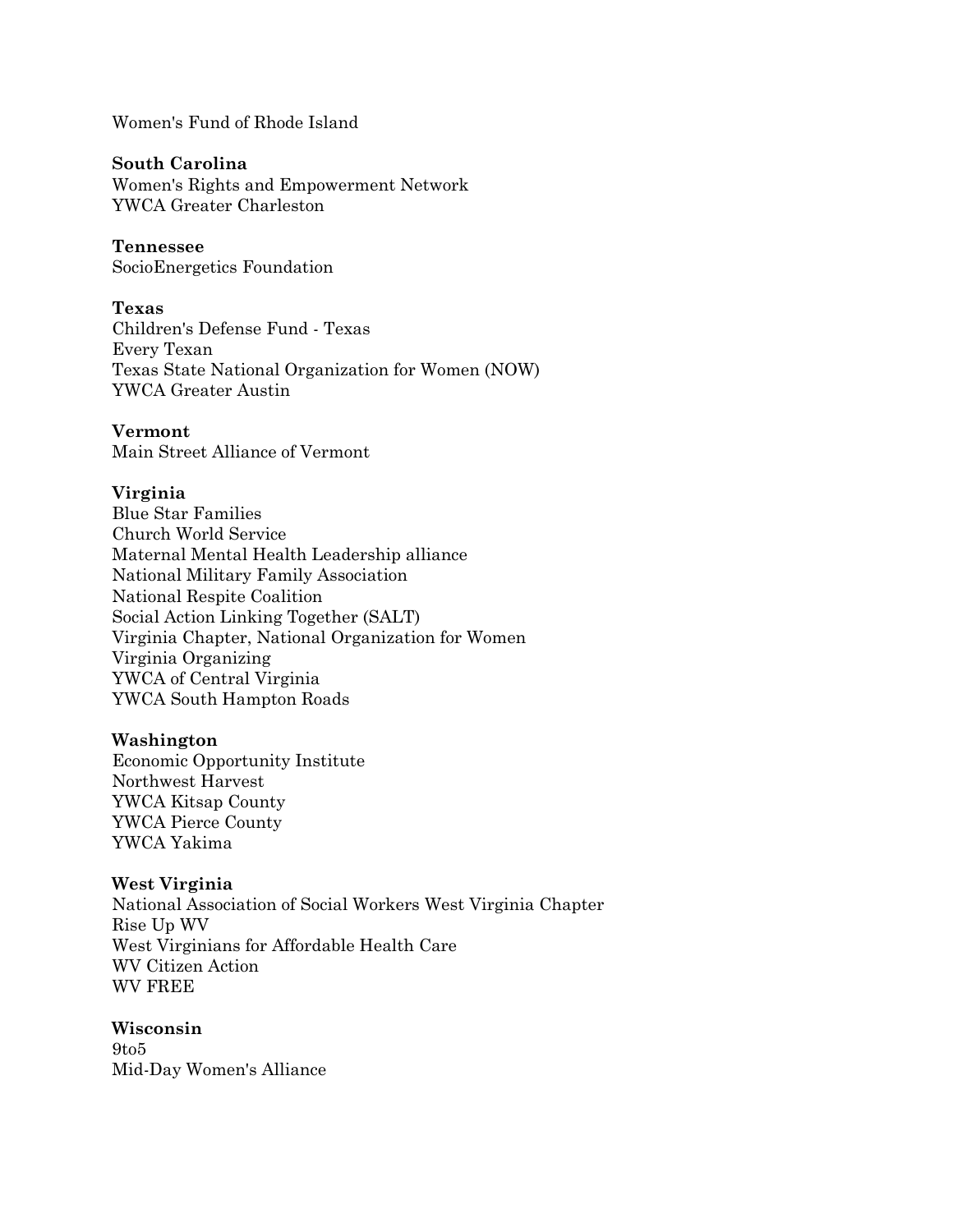1 U.S. Census Bureau. (2020). *Week 19 Household Pulse Survey: November 11 – November 23* (Employment Table 3. Educational Attainment for Adults Not Working at Time of Survey, by Main Reason for Not Working and Paycheck Status While Not Working). Retrieved 15 December 2020, from https://www.census.gov/data/tables/2020/demo/hhp/hhp19.html

2 Scientific understanding of this new disease is still developing and estimates vary of the incidence of lasting health effects of COVID-19; currently 10 to 15 percent is a conservative estimate for symptoms lasting longer than 90 days, particularly among patients with severe illness. See Cirulli., E. T., Schiabor Barrett, K. M., Riffle, S., Bolze, A., et al. (2020, December 1). Long-term COVID-19 symptoms in a large unselected population. *medRxiv.* Preprint. doi: 10.1101/2020.10.07.20208702; del Rio, C., Collins, L. F., & Malani, P. (2020, October 5). Long-term Health Consequences of COVID-19. *Journal of the American Medical Association*. *324*(17): 1723-1724. doi: 10.1001/jama.2020.19719; Yelin, D., Wirtheim, E., Vetter, P., Kalil, A. C., et al. (2020, September 1). Long-term consequences of COVID-19: research needs. *The Lancet: Infectious Diseases*. *20*(10): P1115-1117. doi: 10.1016/S1473-3099(20)30701-5

3 Heggeness, M.L., & Fields, J.M. (2020, August 18). *Working Moms Bear Brunt of Home Schooling While Working During COVID-19.* U.S. Census Bureau Publication. Retrieved 15December 2020, from https://www.census.gov/library/stories/2020/08/parents-juggle-work-and-child-care-during-pandemic.html

4 Rho, H. J., Brown, H., & Fremstad, S. (2020, April). A Basic Demographic Profile of Workers in Frontline Industries. Center for Economic and Policy Research Publication. Retrieved 15 December, 2020, from https://cepr.net/a-basic-demographic-profile-of-workers-in-frontline-industries/

5 Zelner, J., Trangucci, R., Naraharisetti, R., Cao, A. et al. (2020, November). Racial disparities in COVID-19 mortality are driven by unequal infection risks. *Clinical Infectious Diseases*, ciaa1723. doi: 10.1093/cid/ciaa1723

6 Maye, A., & Williamson, E. (2020, October). *In Their Own Voices: How Workers Earning Low Wages Struggle with COVID-19*. Center for Law and Social Policy Publication. Retrieved 15 December 2020, from https://www.clasp.org/sites/default/files/publications/2020/10/2020\_Uplifting%20Low-

Wage%20Workers%27%20Voices%20and%20Struggles%20Amid%20the%20COVID-19%20Pandemic-2.pdf; U.S. Bureau of Labor Statistics. (2020, September). *National Compensation Survey: Employee Benefits in the United States, March 2020* (Tables 16 and 31). Retrieved 15 December 2020, from

https://www.bls.gov/ncs/ebs/benefits/2020/employee-benefits-in-the-united-states-march-2020.pdf; U.S. Census Bureau. (2020). *Week 19 Household Pulse Survey: November 11 – November 23* (Transportation Table 1. Teleworking during the Coronavirus Pandemic, by Select Characteristics: United States)). Retrieved 15 December 2020, from https://www.census.gov/data/tables/2020/demo/hhp/hhp19.html

7 See note 6, U.S. Bureau of Labor Statistics, *National Compensation Survey*.

8 Ibid; National Partnership for Women & Families. (2019, September). *New Data Show Slow Progress on Increasing Access to Paid Leave and Paid Sick Days* [Press release]. Retrieved 15 December 2020, from https://www.nationalpartnership.org/our-impact/news-room/press-statements/new-data-show-slow-progress-on-access-to-paid-leave-paidsick-days.html

9 Brown, S., Herr, J., Roy, R., & Klerman, J. A. (2020, July). Employee and Worksite Perspectives of the Family and Medical Leave Act: Results from the 2018 Surveys. Abt Associates Publication prepared for the U.S. Department of Labor. Retrieved 15 December 2020, from

https://www.dol.gov/sites/dolgov/files/OASP/evaluation/pdf/WHD\_FMLA2018SurveyResults\_FinalReport\_Aug2020.pdf

10 Joshi, P., Baldiga, M., & Huber, R. (2020). *Unequal access to FMLA leave persists*.. Retrieved 23 November 2020 from Brandeis University, The Heller School, Institute for Child, Youth and Family Policy website: http://new.diversitydatakids.org/research-library/data-visualization/unequal-access-fmla-leave-persistsIbid.

11 Glynn, S. J. (2019, May 10). *Breadwinning Mothers Continue To Be the U.S. Norm*. Retrieved 15 December 2020, from Center for American Progress website: <https://www.americanprogress.org/issues/women/reports/2019/05/10/469739/breadwinning-mothers-continue-u-s-norm/>

12 National Partnership for Women & Families. (2020, September). *America's Women and the Wage Gap*. Retrieved 15 December 2020, from [https://www.nationalpartnership.org/our-work/resources/economic-justice/fair-pay/americas-women-and-the-wage-gap.pdfl;](https://www.nationalpartnership.org/our-work/resources/economic-justice/fair-pay/americas-women-and-the-wage-gap.pdf) National Partnership for Women & Families. (2020, September). *Quantifying America's Gender Wage Gap by Race/Ethnicity.* Retrieved 15 December 2020, from https://www.nationalpartnership.org/ourwork/resources/economic-justice/fair-pay/quantifying-americas-gender-wage-gap.pdf

13 National Partnership for Women & Families. (2018, August). *Paid Family and Medical Leave: A Racial Justice Issue - and Opportunity*. Retrieved 15 December 2020, from https://www.nationalpartnership.org/our-work/resources/economic-justice/paid-leave/paid-family-and-medical-leave-racial-justice-issue-and-opportunity.pdf

14 National Partnership for Women & Families. (2019, September). *Paid Leave Works: Evidence from State Programs.* Retrieved 15 December 2020, from https://www.nationalpartnership.org/our-work/resources/economic-justice/paid-leave/paid-leave-works-evidence-from-state-programs.pdf

15 Appelbaum, E., & Milkman, R. (2013). *Unfinished Business: Paid Family Leave in California and the Future of U.S. Work-Family Policy*. Ithaca, NY: Cornell University Press 16 Press of Atlantic City. (2010, November 15). *Paid Family Leave / Working well*. Retrieved 15 December 2020, from

http://www.pressofatlanticcity.com/opinion/editorials/article\_0d6ba980-3a1d-56f7-9101-258999b5d9d0.html; Houser, L., & White, K. (2012, October). *Awareness of New Jersey's*  Family Leave Insurance Program is Low, Even as Public Support Remains High and Need Persists. Rutgers University, The State University of New Jersey Center for Women and Work Publication. Retrieved 15 December 2020, from http://njtimetocare.com/sites/default/files/03\_New%20Jersey%20Family%20Leave%20Insurance- %20A%20CWW%20Issue%20Brief.pdf

17 National Partnership for Women & Families. (2015, February). *First Impressions: Comparing State Paid Family Leave Programs in Their First Years.* Retrieved 15 December 2020, from http://www.nationalpartnership.org/research-library/work-family/paid-leave/first-impressions-comparing-state-paid-family-leave-programs-in-their-first-years.pdf; Bartel, A., Rossin-Slater, M., Ruhm, C., & Waldfogel, J. (2016, January). *Assessing Rhode Island's Temporary Caregiver Insurance Act: Insights from a Survey of Employers*. Retrieved 15 December 2020, from U.S. Department of Labor website: https://www.dol.gov/asp/evaluation/completedstudies/AssessingRhodeIslandTemporaryCaregiverInsuranceAct\_InsightsFromSurveyOfEmployers.pdf

18 Boyens, C. (2020, June). *State Paid Family and Medical Leave Programs Helped a Surge of Workers Affected by the COVID-19 Pandemic*. Urban Institute Publication. Retrieved 15 December 2020, from https://www.urban.org/research/publication/state-paid-family-and-medical-leave-programs-helped-surge-workers-affected-covid-19-pandemic

19 Redfoot, D., Feinberg, L., & Houser, A. (2013, August). *The Aging of the Baby Boom and the Growing Care Gap: A Look at Future Declines in the Availability of Family Caregivers*. AARP Public Policy Institute Publication. Retrieved 15 December 2020, from http://www.aarp.org/content/dam/aarp/research/public\_policy\_institute/ltc/2013/baby-boom-andthe-growing-care-gap-insight-AARP-ppi-ltc.pdf

20 See note 9, Exhibit 4-4.

21 National Alliance for Caregiving. (2020, May). *Caregiving in the U.S: 2020 Repor..* National Alliance for Caregiving and AARP Public Policy Institute Publication. Retrieved 15 December 2020, from https://www.caregiving.org/wp-content/uploads/2020/05/Full-Report-Caregiving-in-the-United-States-2020.pdf

22 Ramchand, R., Tanielian, T., Fisher, M. P., Vaughan, C. A. et al.. (2014). *Hidden Heroes: America's Military Caregivers* (Figure 3.8). Retrieved 15 December 2020 from RAND Corporation website: http://www.rand.org/health/projects/military-caregivers.html